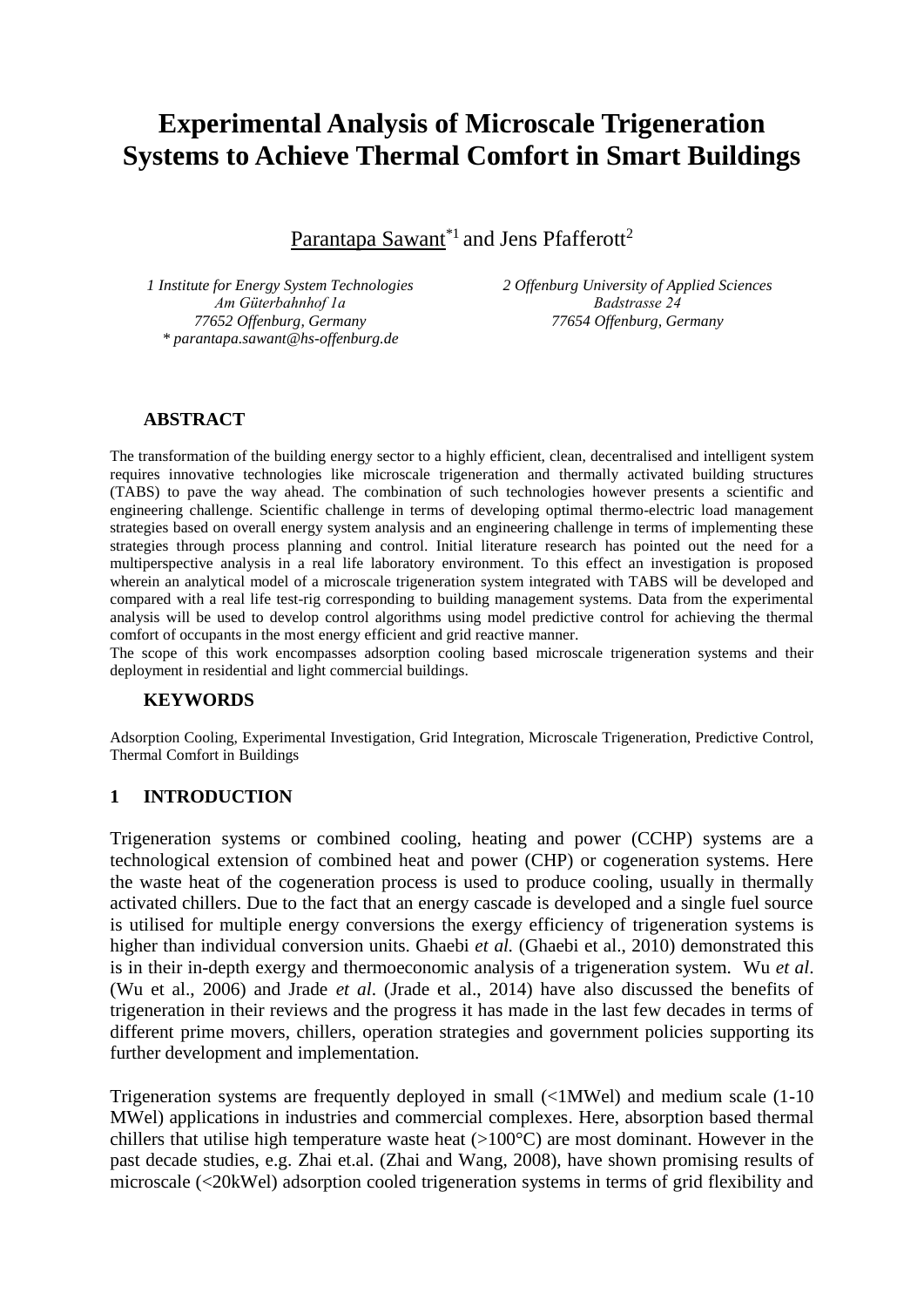demand side management for smaller buildings having less cooling load. The capability of adsorption chillers to work with low temperature waste heat (60–80°C) increases their integration potential with other renewable sources and thermally activated building structures (TABS). The focus of this research is only on adsorption cooled microscale trigeneration systems and hereon referred to as simply microscale trigeneration systems.

## **2 MULTIPERSPECTIVE ANALYSIS**

Although microscale trigeneration systems have the potential to play a vital role in the building energy sector their deployment is hindered due to interdisciplinary scientific and engineering challenges as summarised in figure 1.



Figure 1: Multiperspective analysis of decentralised µCCHP system

Scientific challenges arise due to supply and demand mismatch for power and the heating/cooling loads especially in a smart building setup with combination of other renewable sources. Here, energy storages and integrated systems demonstrate the potential to enhance the system's flexibility for optimal scheduling. However, this increases the system's complexity and accordingly optimised operation strategies considering multiple perspectives (energy-economical, technological and user based) must be developed.

Various optimisation approaches for CCHP systems focusing on system operational costs, primary energy consumption and emission reduction have been published in recent years. For instance, Chandan *et al*. (Chandan et al., 2012) proposed a non-linear programming (NLP) method by making use of forecasted electric and thermal demands for the optimal control of a CCHP plant with a thermal storage. Rong *et al*. (Rong et al., 2005) proposed an enhanced linear programming method specialised to optimise operating costs of producing any three energy commodities simultaneously. Kavvadias *et al.* (Kavvadias et al., 2010) and Piacentino *et al*. (Piacentino et al., 2008) followed a multi-objective approach based on the cost and emissions reduction taking into account the energy load and price variations on an hourly basis. Zhao *et al*. (Zhao et al., 2015) demonstrated the application of model predictive control (MPC) using a NLP method to develop optimal scheduling of active and passive energy systems in buildings based on time sensitive electricity prices. Although no single method has been established to offer the best possible solution, MPC is the forerunner for recent optimisation studies because it facilitates application of powerful programming algorithms such as nonlinear, mixed integer linear and mixed integer nonlinear algorithms.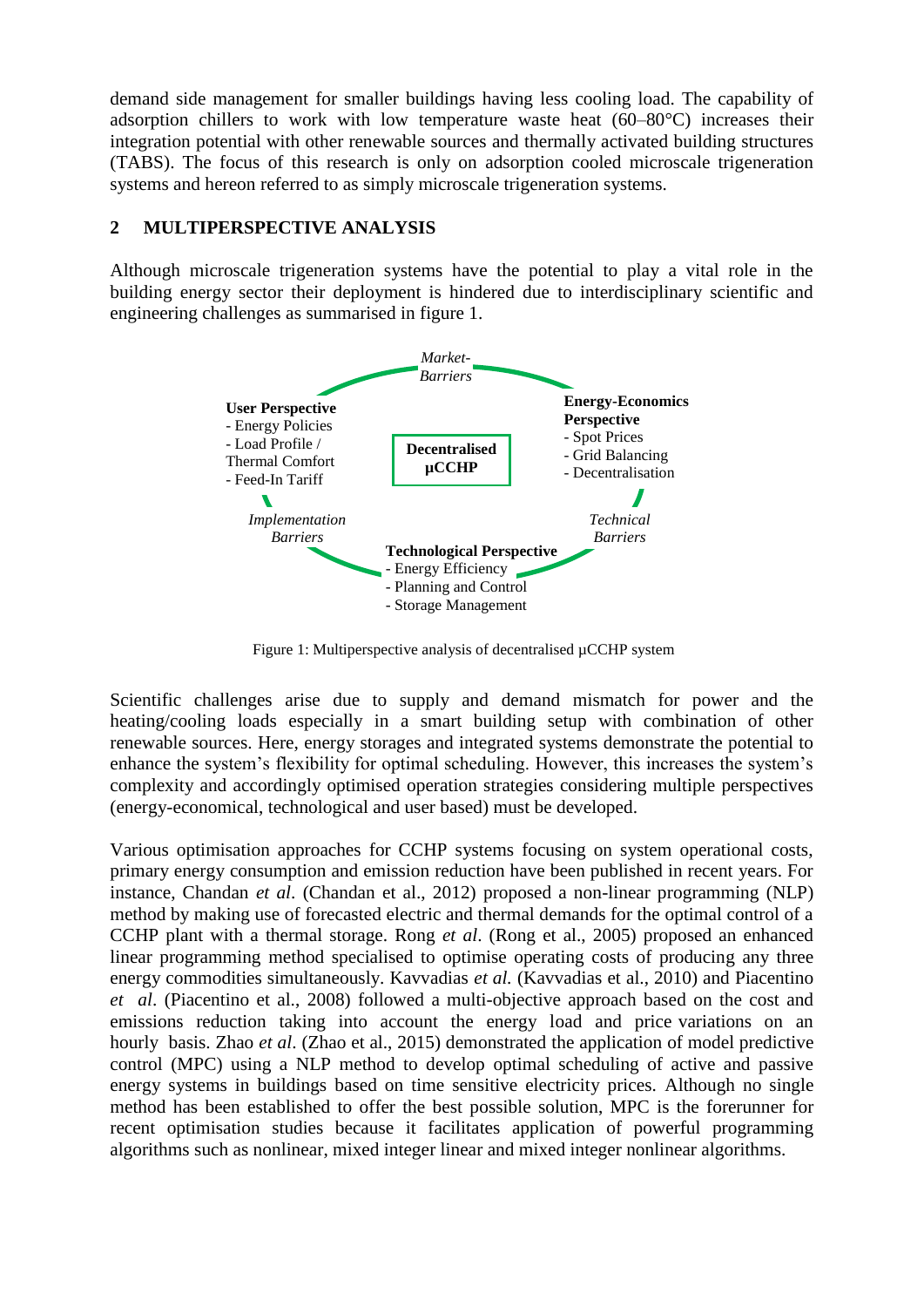Implementation of such complex scheduling strategies further leads to engineering challenges such as planning, standardising, operation and control of these systems. Thus, real life test-rig research is necessary to develop, validate and implement algorithms that will enhance the integration of microscale trigeneration systems into smart grids for residential and light commercial building applications.

Majority laboratory research focuses on analysis and improvements of the adsorption chiller or the thermal storages on a component level. For example Huangfu *et al*. (Huangfu et al., 2007) performed an experimental investigation for analysing the performance of the adsorption chiller under varying heating conditions. Wang *et al*. (Wang et al., 2009) pointed out the adsorption deterioration as a non-negligible factor adversely affecting the service life of adsorption chillers. Schmidt *et al.* (Schmidt et al., 2014) introduced the concept of heat recovery between the adsorption and desorption cycle of the chiller using stratified storages. However, some researchers such as Kong *et al*. (Kong et al., 2005) developed a comprehensive database for the operating parameters of an entire microscale trigeneration system in a test facility with a natural gas engine and a two bed adsorption chiller. Becker *et al*. (Becker et al., 2013), Angrisani *et al.* (Angrisani et al., 2012), Henning *et al.* (Henning et al., 2010) and a few others have also performed similar real life experimental investigations of the system as a whole in laboratory environments. Although the potential of these systems was established in these studies a characteristic deduction has been the need for improved control strategies, integration of other building heating/cooling technologies and standardisation of system planning and operation.

Raimondo et al. (Raimondo et al., 2013) demonstrated the ability to utilise water at higher temperatures (such as those achieved by thermal chillers) for space cooling in thermo-active building system (TABS) during field tests supported by dynamic simulations. In an extensive field test and measurement study Kalz et al. (Kalz et al, 2014 ) recorded and analysed data for thermal comfort and energy efficient cooling of 42 office buildings in Europe. It was stated that TABS system can achieve energy efficient cooling solutions for buildings and in most cases an average room temperature of 22,5-25,5°C was achieved. However for higher thermal comfort requirements and fluctuating user profile additional backup systems are necessary. Another field test project (Fraunhofer, 2015) will focus on providing an integrated energy and building concept considering aspects on renewable energy integration and energy efficiency.

Thus due to the economic and environmental benefits it is becoming more meaningful to deploy microscale trigeneration systems in combination with TABS for decentralised grids and buildings. However, for analysing the interdependency of the integrated components in such systems and developing optimal scheduling it is necessary to perform laboratory tests.

This study will therefore address the issue of developing control algorithms and testing them on a real life test-rig to realise the potential of adsorption cooled microscale trigeneration systems integrated with TABS in an energy efficient and grid reactive manner.

## **3 PROPOSED INVESTIGATION**

A flow chart of the proposed plan to investigate the optimal scheduling of a trigeneration system is shown in figure 2. Analytical models for the system components will be developed using basic physical energy balance equations. The focus will be on making robust models to facilitate the use of MPC. Simultaneously an experimental lab is being set-up. The lab is described in more detail in the following section of the paper. A mathematical optimisation problem will be developed using load profile of building, spot prices, weather forecasts and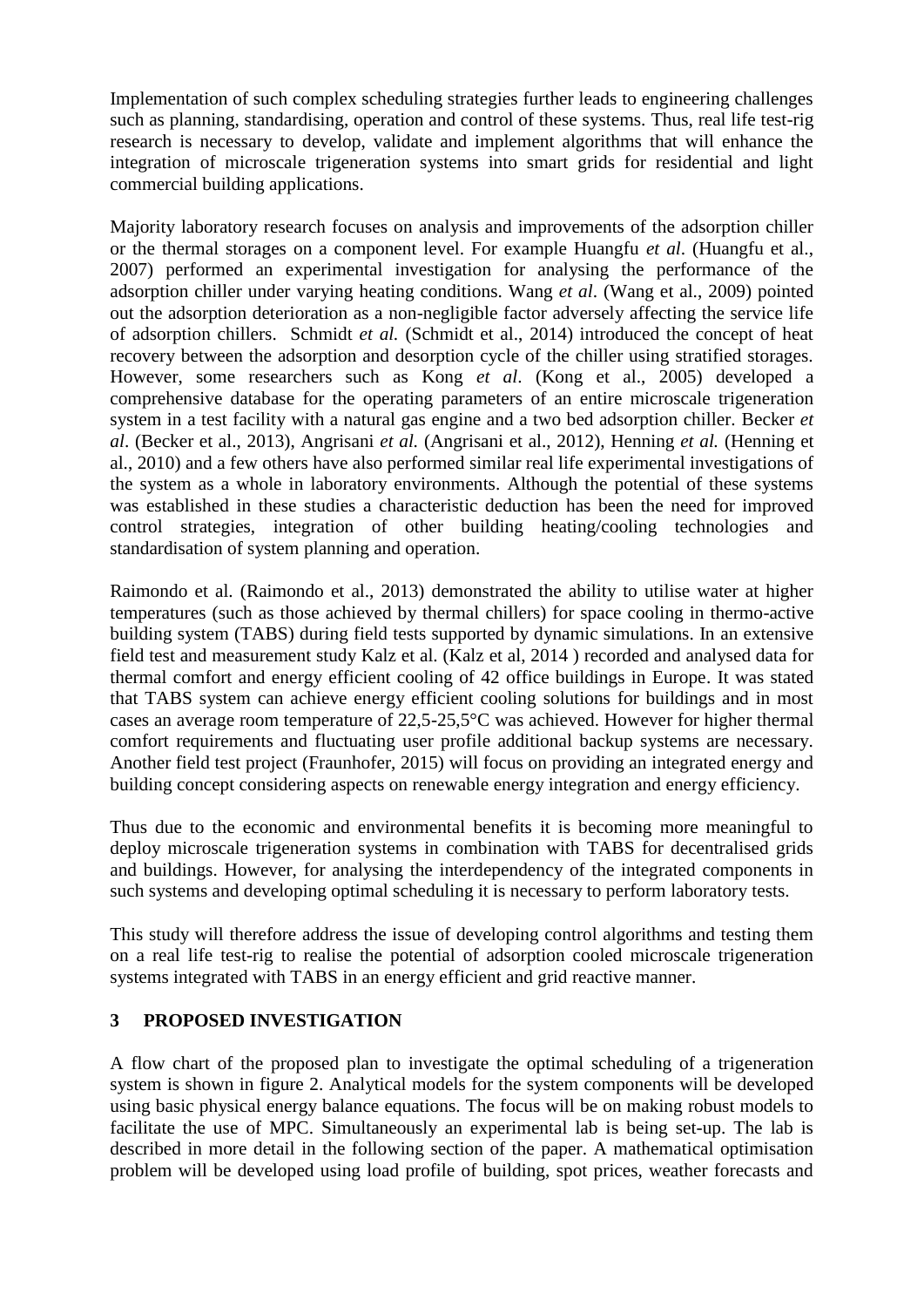feed-in tariff data as inputs. The constraints on optimisation will be the thermal comfort of occupants, security of power supply and the physical constraints of the components. An MPC solver will be implemented to provide optimal scheduling strategies which will be then implemented in the real life test-rig. Feedback from the lab will be used for validating and further developing the models.



Figure 2: Flowchart of proposed research

#### **4 THE EXPERIMENTAL SET-UP**

A microscale trigeneration lab is being set-up to facilitate thermo-electric load management for the smart microgrid concept of the institute. The specifications for main components are shown in Table 1 below.

| <b>Abbreviation</b> | <b>Specification</b>                                               |
|---------------------|--------------------------------------------------------------------|
|                     |                                                                    |
| <b>CHP</b>          | 5kWel; 10kWth; 66%eta th; 30%eta el; Fuel Oil                      |
|                     |                                                                    |
|                     |                                                                    |
| <b>HOT/STRG</b>     | 1500 L; with 6kWel Heat Coil                                       |
|                     |                                                                    |
|                     | 12kW cooling max.; 0,65 COP max.                                   |
|                     |                                                                    |
|                     | 1450 L                                                             |
|                     |                                                                    |
|                     | 12,9kW (cooling nom.); 16,7kW (heating nom.); 3,75kWel             |
|                     |                                                                    |
|                     |                                                                    |
|                     |                                                                    |
|                     | 29kW(cooling max.); 24.000 m <sup>3</sup> /h fan airflow; 0,54kWel |
|                     |                                                                    |
|                     | AdCM<br>COLD/STRG<br>MC/HP<br><b>CT</b>                            |

|  | Table 1: Specifications of main components in the microscale trigeneration lab |  |  |  |
|--|--------------------------------------------------------------------------------|--|--|--|
|  |                                                                                |  |  |  |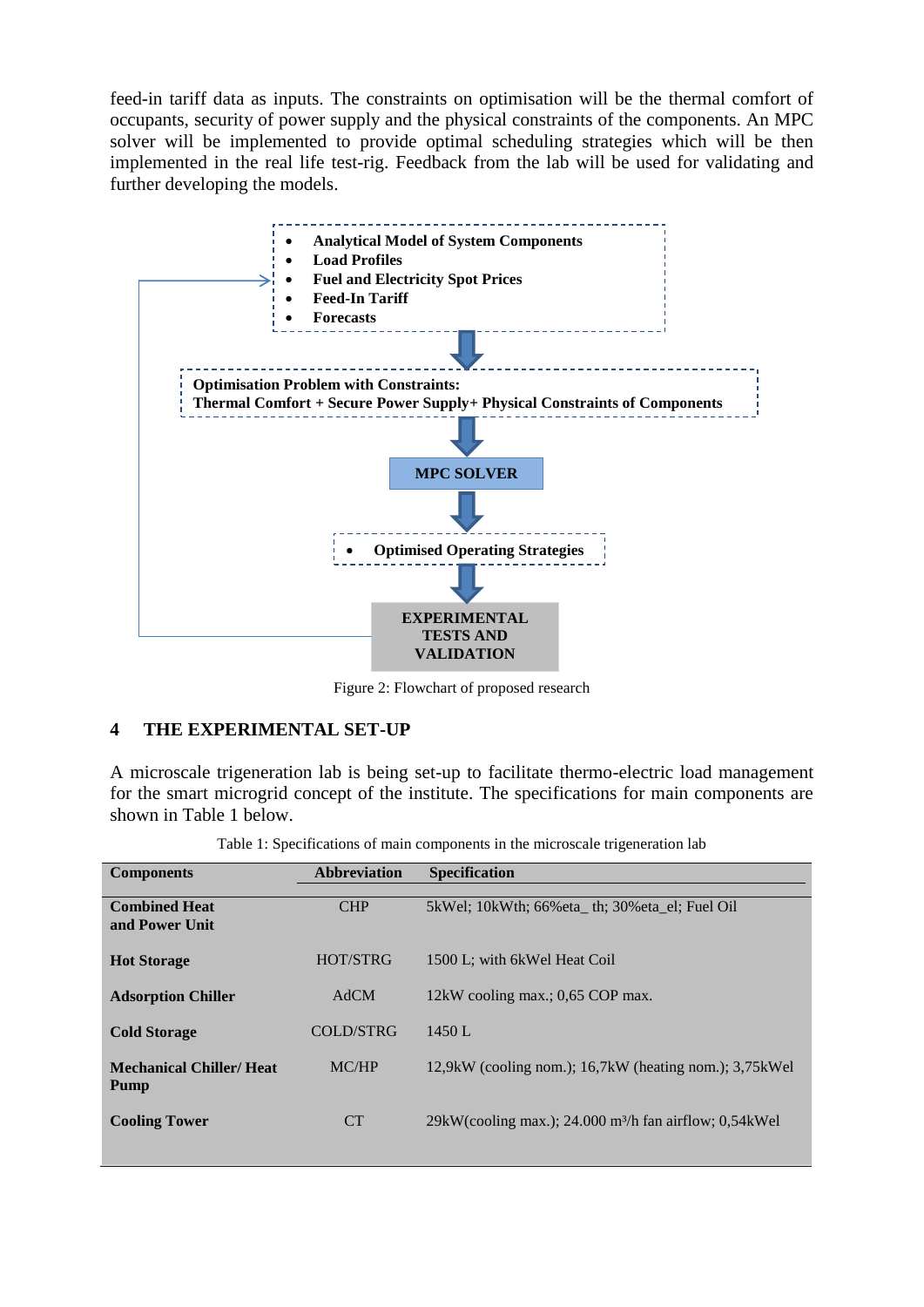The trigeneration lab and the climate chamber are shown in figure 3. The trigeneration lab will integrate with the TABS for heating and cooling application in the climate chamber.



Figure 3: Trigeneration unit and climate chamber (CC) at the Institute of Energy System Technologies (INES)

A multiple regression analysis based control algorithm is developed by Schmelas *et al.*, (Schmelas et al., 2015) for the TABS in the climate chamber. It controls the system to maintain a temperature profile in the test chamber and correspondingly a thermal comfort profile corresponding to building standards, e.g. (figure 4).



Figure 4: Thermal comfort categories

## **4.1 Modes of Operation**

Different operation modes of the trigeneration system are possible. The basic winter or summer season based operation modes are described in Figures 5 to 8 below.

Winter Electricity Production: Electricity from CHP will be fed to the grid. Heat will be stored and distributed from the hot storage tank as shown in figure 5.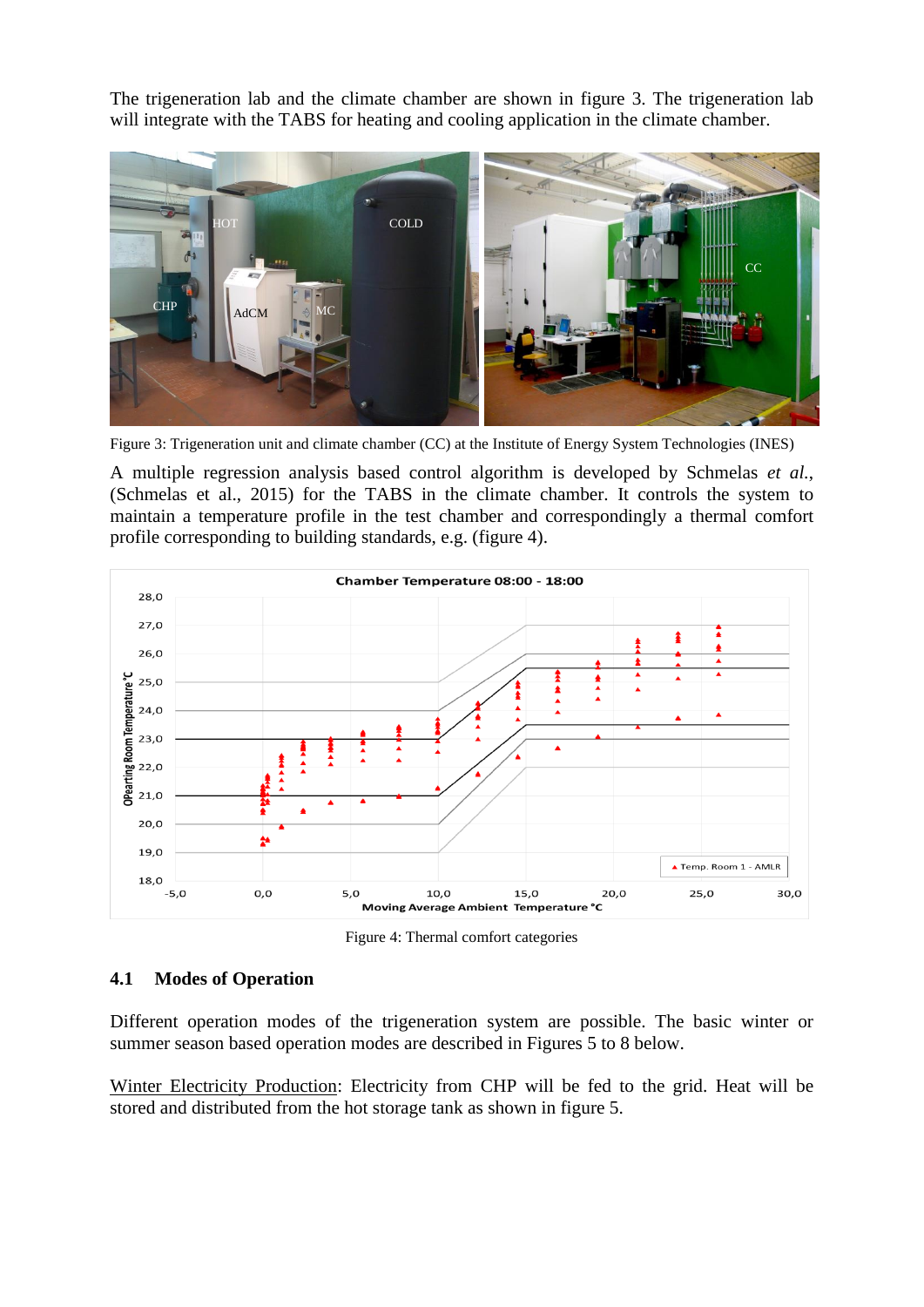

Figure 5: Winter electricity production mode

Winter Electricity Consumption: Electricity will be taken from the grid to operate the reversible heat pump and heat will be stored and distributed from the hot storage tank as shown in figure 6



Figure 6: Winter electricity consumption mode

Summer Electricity Production: Electricity from CHP will be fed to grid and heat provided to the adsorption chiller. The chilled water from adsorption chiller will be stored and distributed from the cold storage tank as shown in figure 7



Figure 7: Summer electricity production mode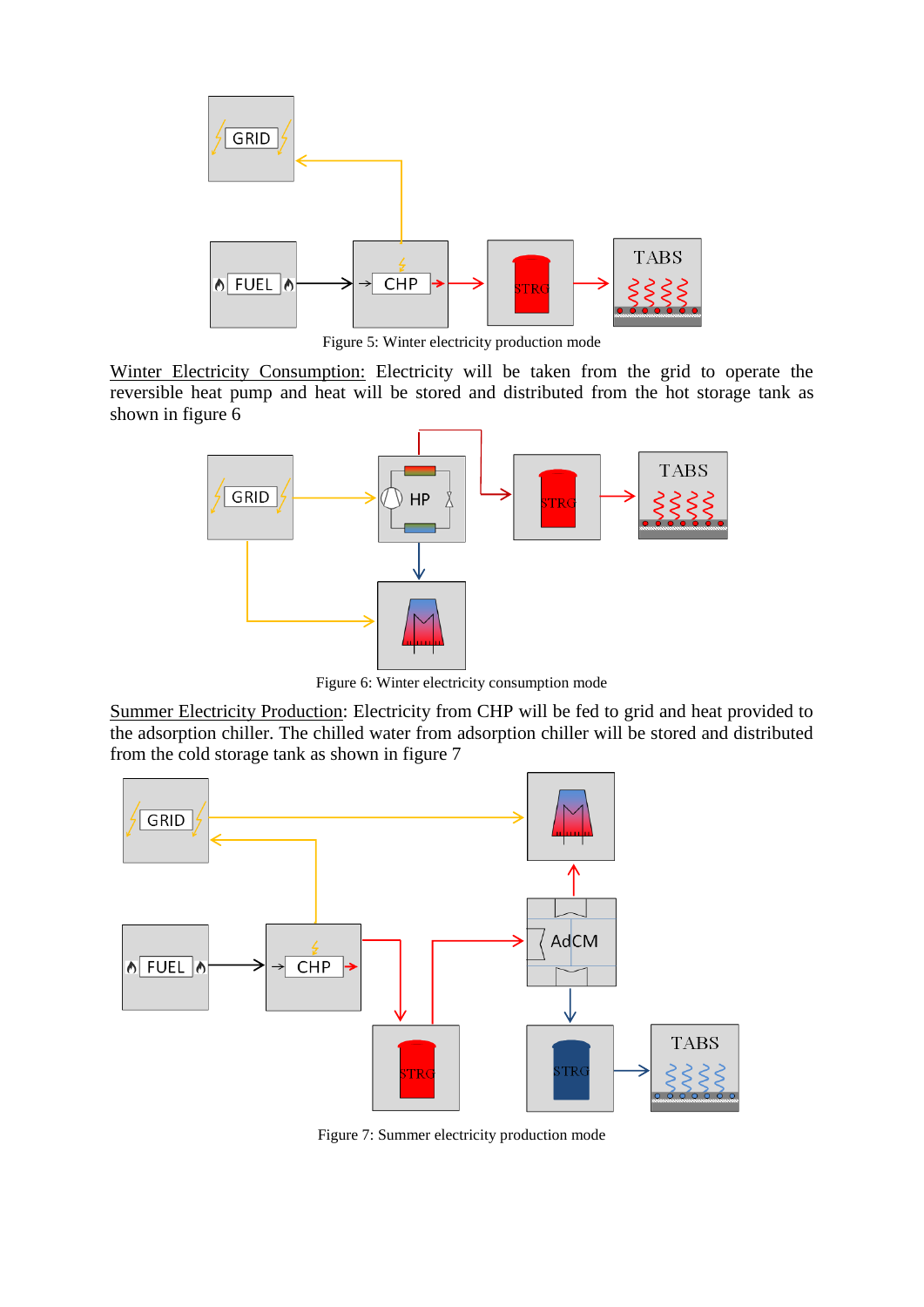Summer Electricity Consumption: Electricity from grid will be used to run electrical chiller and chilled water will be stored and distributed from the cold storage tank as shown in figure 8



Figure 8: Summer electricity consumption mode

Further advanced operation modes will be analysed to increase overall system efficiency. For instance a step cooling cascade will be developed between the two chillers; where in the thermal chiller will serve as heat sink for the electrical chiller. Here, the higher quality cooling power from the electrical chiller will be supported by waste heat from the CHP and also in turn increase the operating time of the thermal chiller. The possibility to deploy the thermal chiller as a heat pump and the adsorption-desorption exergy balance through stratified storage will also be analysed. The MPC solver will decide on the optimal operation mode in predefined time steps for the process shown in figure 9 below:



Figure 9: Basic process flow diagram of the trigeneration process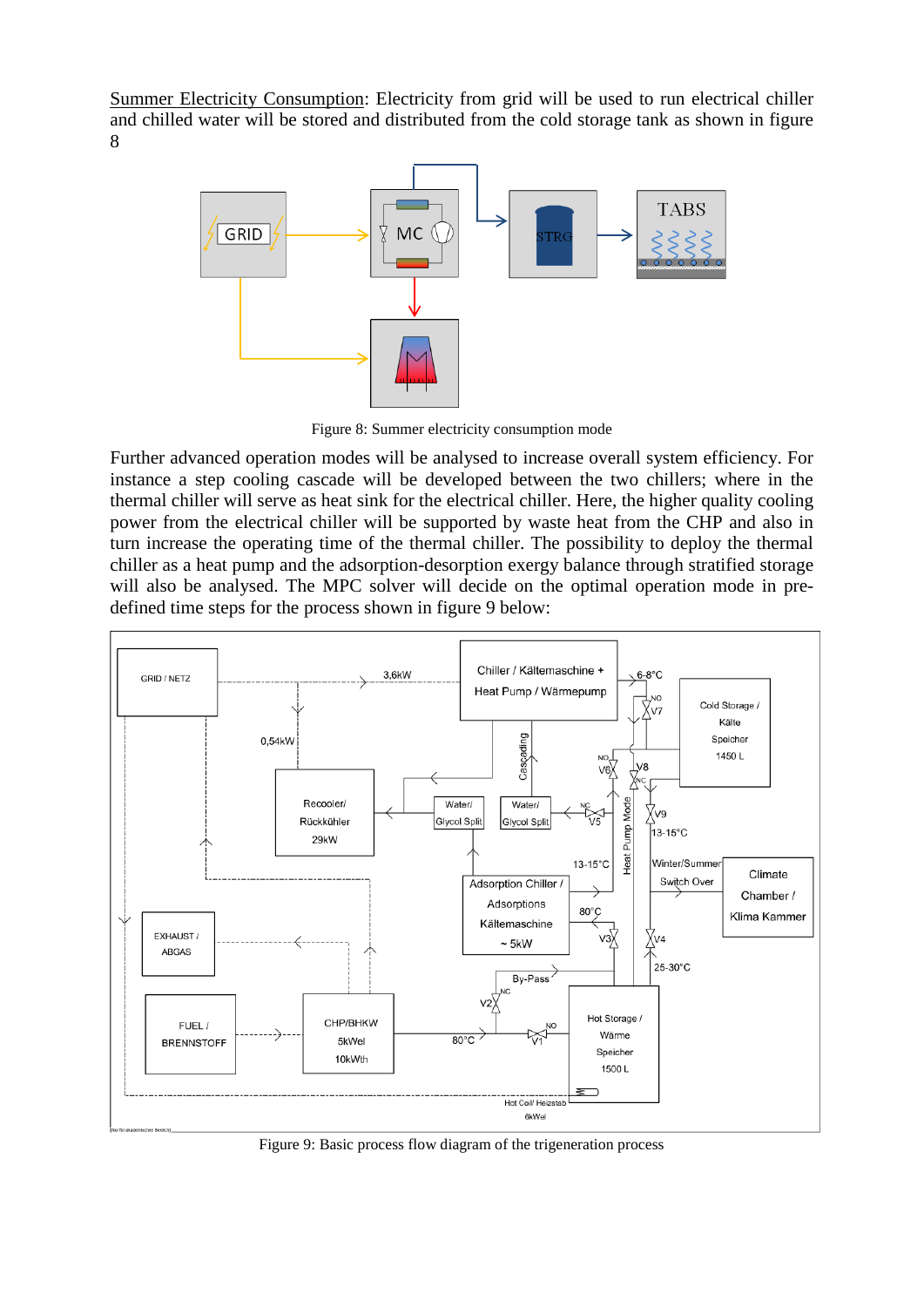The modi operandi is summarised in terms of the actuating valves in Table 2 below:

| <b>Operation Modes</b>         | <b>Status of Valves</b> |                                                                   |  |  |
|--------------------------------|-------------------------|-------------------------------------------------------------------|--|--|
|                                | ON                      | OFF                                                               |  |  |
| <b>Summer</b>                  |                         |                                                                   |  |  |
| <b>Electricity Production</b>  | V1, V3, V6, V9          | V2, V4, V5, V8, V7                                                |  |  |
| <b>Electricity Consumption</b> | V7, V9                  | V1, V2, V3, V4, V5, V6, V8                                        |  |  |
| <b>Advanced System Design</b>  | V1, V3, V5, V7, V9      | V <sub>2</sub> , V <sub>4</sub> , V <sub>6</sub> , V <sub>8</sub> |  |  |
| <b>Winter</b>                  |                         |                                                                   |  |  |
| <b>Electricity Production</b>  | V1, V4                  | V2, V3, V5, V6, V7, V8, V9                                        |  |  |
| <b>Electricity Consumption</b> | V4. V8                  | V1, V2, V3, V5, V6, V7, V9                                        |  |  |

Table 2: Valve status for different operation modes

The process and instrumentation diagram for the test-rig is shown in figure 10 below. The three primary circuits hot water, cold water and recooling are highlighted with red, blue and green respectively.



Figure 10: Process and instrumentation diagram of the trigeneration lab

# **5 CONCLUSIONS**

The need for real life experimental analysis of an integrated microscale trigeneration system supported by analytical modelling and simulation is established. An overview of the laboratory set-up and proposed investigation is given. The test facility will help understand the flexibility potential of trigeneration systems for better thermo-electric demand side management in terms of the crowd energy concept and decentralised microgrids.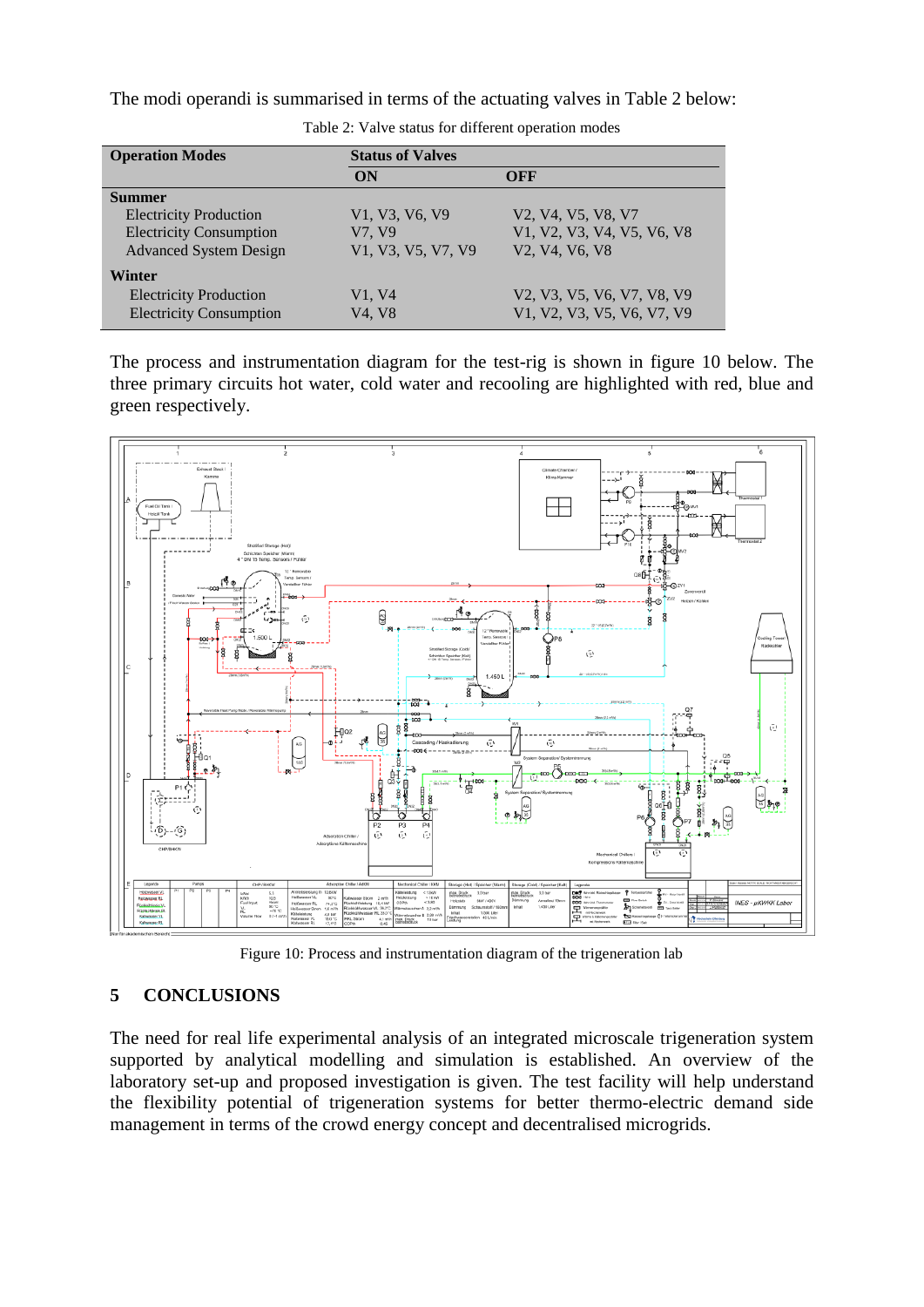### **6 REFERENCES**

Ghaebi, H., Amidpour, M., Karimkashi, S., & Rezayan, O. (2011). Energy, exergy and thermoeconomic analysis of a combined cooling, heating and power (CCHP) system with gas turbine prime mover. *International Journal of Energy Research*, *35*(8), 697-709.

Wu, D. W., & Wang, R. Z. (2006). Combined cooling, heating and power: a review. *progress in energy and combustion science*, *32*(5), 459-495.

Jradi, M., & Riffat, S. (2014). Tri-generation systems: Energy policies, prime movers, cooling technologies, configurations and operation strategies. *Renewable and Sustainable Energy Reviews*, *32*, 396-415.

Zhai X.Q., Wang R.Z. (2008) A review for absorbtion and adsorbtion solar cooling systems in China, *Renewable and Sustainable Energy Reviews,* 13 (2009) 1523–1531

Chandan, V., Do, A. T., Jin, B., Jabbari, F., Brouwer, J., Akrotirianakis, I., ... & Alleyne, A. (2012, June). Modeling and optimization of a combined cooling, heating and power plant system. In *American Control Conference (ACC), 2012* (pp. 3069-3074). IEEE.

Rong, A., & Lahdelma, R. (2005). An efficient linear programming model and optimization algorithm for trigeneration. *Applied energy*, *82*(1), 40-63.

Kavvadias, K. C., & Maroulis, Z. B. (2010). Multi-objective optimization of a trigeneration plant. *Energy Policy*, *38*(2), 945-954.

Piacentino A, Cardona F. An original multi-objective criterion for the design of small-scale polygeneration systems based on realistic operating conditions. *Appl Therm Eng,* 2008, 28(17–18), 2391–404.

Zhao, Y., Lu, Y., Yan, C., & Wang, S. (2015). MPC-based optimal scheduling of gridconnected low energy buildings with thermal energy storages. *Energy and Buildings*, *86*, 415- 426.

Huangfu, Y., Wu, J. Y., Wang, R. Z., Kong, X. Q., & Wei, B. H. (2007). Evaluation and analysis of novel micro-scale combined cooling, heating and power (MCCHP) system. *Energy Conversion and Management*, *48*(5), 1703-1709.

Wang, D. C., Li, Y. H., Li, D., Xia, Y. Z., & Zhang, J. P. (2010). A review on adsorption refrigeration technology and adsorption deterioration in physical adsorption systems. *Renewable and Sustainable Energy Reviews*, *14*(1), 344-353.

Schmidt, F., Joshi, C., Schwamberger, V., & Taheri., H. (Feb, 2014). Stratisorpsystementwicklung: Schichtspeicher Adsorptionswärmepumpe für Heiz- und ühlanwendungen in Gebäuden, Project Report, Karlsruher Institut für Technologie (KIT), Research Group Energy and Building Technology. (In German)

Kong, X. Q., Wang, R. Z., Wu, J. Y., Huang, X. H., Huangfu, Y., Wu, D. W., & Xu, Y. X. (2005). Experimental investigation of a micro-combined cooling, heating and power system driven by a gas engine. *International Journal of Refrigeration*, *28*(7), 977-987.